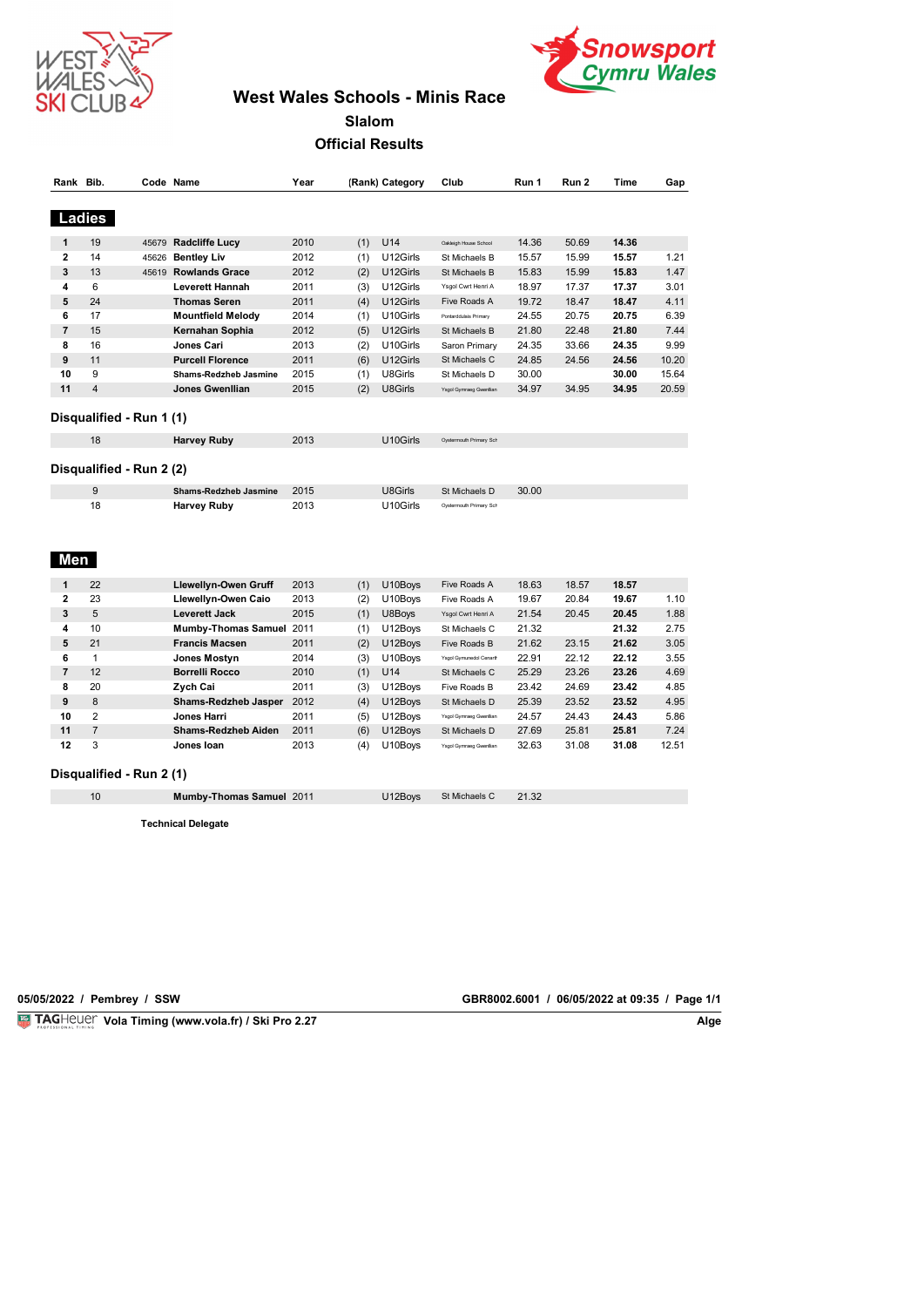



# **West Wales Schools - Minis Race**

**Slalom**

**Event ranking by team**

| Bib.           |                        | Code Name                    | Year | Run 1 | Run <sub>2</sub> | Time                     |
|----------------|------------------------|------------------------------|------|-------|------------------|--------------------------|
|                | 1 - St Michaels B      |                              |      |       |                  | <b>Total time: 31.40</b> |
| 14             |                        | 45626 Bentley Liv            | 2012 | 15.57 | 15.99            | 15.57                    |
| 13             |                        | 45619 Rowlands Grace         | 2012 | 15.83 | 15.99            | 15.83                    |
| 15             |                        | Kernahan Sophia              | 2012 | 21.80 | 22.48            | 21.80                    |
|                | 2 - Five Roads A       |                              |      |       |                  | <b>Total time: 37.04</b> |
| 24             |                        | <b>Thomas Seren</b>          | 2011 | 19.72 | 18.47            | 18.47                    |
| 22             |                        | Llewellyn-Owen Gruff         | 2013 | 18.63 | 18.57            | 18.57                    |
| 23             |                        | Llewellyn-Owen Caio          | 2013 | 19.67 | 20.84            | 19.67                    |
|                | 3 - Ysgol Cwrt Henri A |                              |      |       |                  | Total time: 37.82        |
| 6              |                        | <b>Leverett Hannah</b>       | 2011 | 18.97 | 17.37            | 17.37                    |
| 5              |                        | Leverett Jack                | 2015 | 21.54 | 20.45            | 20.45                    |
|                | 4 - St Michaels C      |                              |      |       |                  | <b>Total time: 44.58</b> |
| 10             |                        | <b>Mumby-Thomas Samuel</b>   | 2011 | 21.32 |                  | 21.32                    |
| 12             |                        | <b>Borrelli Rocco</b>        | 2010 | 25.29 | 23.26            | 23.26                    |
| 11             |                        | <b>Purcell Florence</b>      | 2011 | 24.85 | 24.56            | 24.56                    |
|                | 5 - Five Roads B       |                              |      |       |                  | Total time: 45.04        |
| 21             |                        | <b>Francis Macsen</b>        | 2011 | 21.62 | 23.15            | 21.62                    |
| 20             |                        | Zych Cai                     | 2011 | 23.42 | 24.69            | 23.42                    |
|                | 6 - St Michaels D      |                              |      |       |                  | Total time: 49.33        |
| 8              |                        | <b>Shams-Redzheb Jasper</b>  | 2012 | 25.39 | 23.52            | 23.52                    |
| 7              |                        | Shams-Redzheb Aiden          | 2011 | 27.69 | 25.81            | 25.81                    |
| 9              |                        | <b>Shams-Redzheb Jasmine</b> | 2015 | 30.00 |                  | 30.00                    |
|                |                        | 7 - Ysgol Gymraeg Gwenllian  |      |       |                  | <b>Total time: 55.51</b> |
| $\overline{2}$ |                        | <b>Jones Harri</b>           | 2011 | 24.57 | 24.43            | 24.43                    |
| 3              |                        | Jones Ioan                   | 2013 | 32.63 | 31.08            | 31.08                    |
| 4              |                        | Jones Gwenllian              | 2015 | 34.97 | 34.95            | 34.95                    |

**Vola Timing (www.vola.fr) / Ski Pro 2.27 Alge Alge Alge Alge Alge Alge** 

**VolaSoftControlPdf 05/05/2022 / Pembrey / SSW GBR8002.6001 / 06/05/2022 at 10:20 / Page 1/1**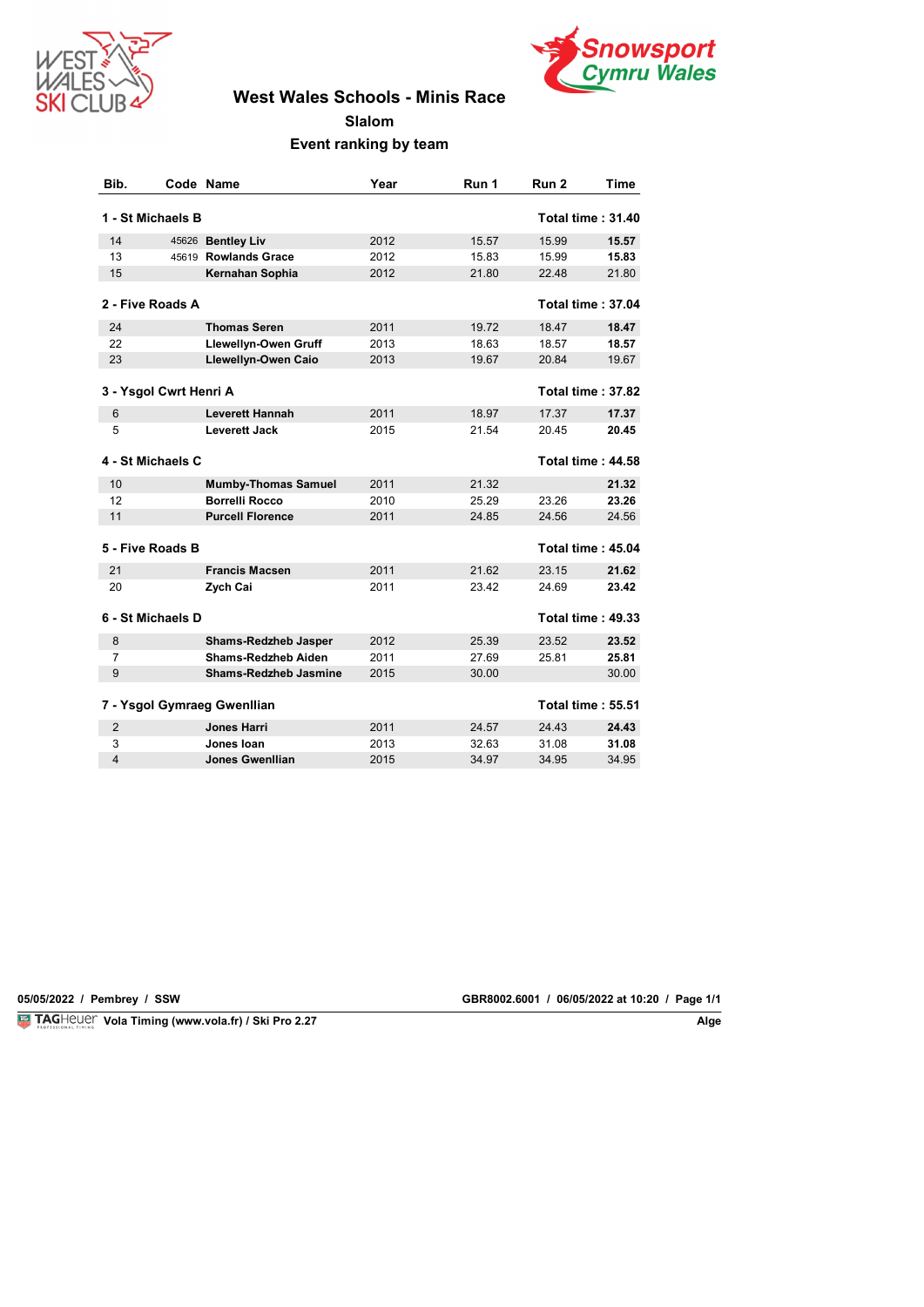



**Official Results**

|                         | Rank Bib.      |                           | Code Name                                             | Year |     | (Rank) Category | Club                     | Run 1 | Run 2 | Time                           | Gap   |
|-------------------------|----------------|---------------------------|-------------------------------------------------------|------|-----|-----------------|--------------------------|-------|-------|--------------------------------|-------|
|                         | Ladies         |                           |                                                       |      |     |                 |                          |       |       |                                |       |
| 1                       | 23             |                           | 45636 Liley Priya                                     | 2008 | (1) | U16             | Ysgol y Strade           | 13.24 | 12.37 | 12.37                          |       |
| $\overline{2}$          | 22             |                           | 45401 Hagget Shari                                    | 2006 | (1) | U18             | Ysgol Dyffryn Aman       | 13.90 | 13.27 | 13.27                          | 0.90  |
| 3                       | 20             |                           | <b>Richardson Tayla</b>                               | 2010 | (1) | U14             | Queen Elizabeth High Scl | 16.72 | 17.00 | 16.72                          | 4.35  |
| 4                       | 21             |                           | <b>Llewelyn Destiny</b>                               | 2007 | (2) | U16             | Ysgol Dyffryn Aman       | 25.27 | 24.14 | 24.14                          | 11.77 |
|                         |                | Did Not Start - Run 1 (3) |                                                       |      |     |                 |                          |       |       |                                |       |
|                         | 17             |                           | Forkuoh Hannah                                        | 2006 |     | U18             | Coedcae A                |       |       |                                |       |
|                         | 18             |                           | Davis- Fitzgerald Kaci                                | 2006 |     | U18             | Coedcae A                |       |       |                                |       |
|                         | 19             |                           | <b>Simmonite Chloe</b>                                | 2005 |     | U18             | Coedcae A                |       |       |                                |       |
|                         |                | Did Not Start - Run 2 (3) |                                                       |      |     |                 |                          |       |       |                                |       |
|                         | 17             |                           | Forkuoh Hannah                                        | 2006 |     | U18             | Coedcae A                |       |       |                                |       |
|                         | 18             |                           |                                                       | 2006 |     | U18             | Coedcae A                |       |       |                                |       |
|                         | 19             |                           | Davis- Fitzgerald Kaci<br><b>Simmonite Chloe</b>      | 2005 |     | U18             | Coedcae A                |       |       |                                |       |
|                         |                |                           |                                                       |      |     |                 |                          |       |       |                                |       |
| Men                     |                |                           |                                                       |      |     |                 |                          |       |       |                                |       |
| 1                       | 11             |                           | 41966 Hodson Steffan                                  | 2005 | (1) | U18             | St Michaels A            | 11.08 | 10.80 | 10.80                          |       |
| $\overline{\mathbf{2}}$ | 7              |                           | 45255 Erskine John                                    | 2007 | (1) | U16             | Queen Elizabeth High Scl | 11.08 | 11.07 | 11.07                          | 0.27  |
| 3                       | 5              |                           | 45262 Hodson Harri                                    | 2008 | (2) | U16             | Llandovery College       | 11.80 | 11.99 | 11.80                          | 1.00  |
| 4                       | 10             |                           | 45662 Radcliffe Oliver                                | 2009 | (1) | U14             | St Michaels A            | 11.95 |       | 11.95                          | 1.15  |
| 5                       | 8              |                           | 45630 Thomas William                                  | 2005 | (2) | U18             | Queen Elizabeth High Scl | 12.24 | 12.20 | 12.20                          | 1.40  |
| 6                       | 6              |                           | <b>Richardson Josh</b>                                | 2008 | (3) | U16             | Queen Elizabeth High Scl | 12.75 | 12.69 | 12.69                          | 1.89  |
| $\overline{7}$          | 9              |                           | 45436 Rowlands Hari                                   | 2010 | (2) | U14             | St Michaels A            | 13.33 | 13.98 | 13.33                          | 2.53  |
| 8                       | 16             |                           | Owen Macsen Llewellyn 2009                            |      | (3) | U14             | Ysgol y Strade           | 14.29 | 13.82 | 13.82                          | 3.02  |
| 9                       | 24             |                           | <b>Thomas Taran</b>                                   | 2009 | (4) | U14             | Ysgol y Strade           | 14.47 | 14.39 | 14.39                          | 3.59  |
| 10                      | 12             |                           | <b>Luke Thomas</b>                                    | 2004 | (1) | U21             | Ysgol Bro Preseli        | 16.63 | 15.88 | 15.88                          | 5.08  |
| 11                      | $\overline{4}$ |                           | Laville-Morse Joshua                                  | 2005 | (3) | U18             | Coedcae B                | 22.40 | 19.78 | 19.78                          | 8.98  |
| 12                      | 13             |                           | <b>Hagget Tommy</b>                                   | 2010 | (5) | U14             | Ysgol Dyffryn Aman       | 20.24 | 24.75 | 20.24                          | 9.44  |
| 13                      | 14             |                           | <b>Rees Tomos</b>                                     | 2009 | (6) | U14             | Ysgol Dyffryn Aman       | 24.18 | 23.04 | 23.04                          | 12.24 |
| 14                      | 2              |                           | <b>Evans Harvey</b>                                   | 2006 | (4) | U18             | Coedcae B                | 24.61 | 23.88 | 23.88                          | 13.08 |
|                         |                | Did Not Start - Run 1 (2) |                                                       |      |     |                 |                          |       |       |                                |       |
|                         | 1              |                           | Kingdon Finn                                          |      |     |                 | <b>Bro Myrddin</b>       |       |       |                                |       |
|                         | 3              |                           | <b>Thomas Charlie</b>                                 | 2005 |     | U18             | Coedcae B                |       |       |                                |       |
|                         |                | Disqualified - Run 1 (1)  |                                                       |      |     |                 |                          |       |       |                                |       |
|                         | 15             |                           | <b>Barker Harvey</b>                                  | 2006 |     | U18             | Ysgol Dyffryn Aman       |       |       |                                |       |
|                         |                | Did Not Start - Run 2 (2) |                                                       |      |     |                 |                          |       |       |                                |       |
|                         | $\mathbf{1}$   |                           | <b>Kingdon Finn</b>                                   |      |     |                 | <b>Bro Myrddin</b>       |       |       |                                |       |
|                         | 3              |                           | <b>Thomas Charlie</b>                                 | 2005 |     | U18             | Coedcae B                |       |       |                                |       |
|                         |                | Disqualified - Run 2 (2)  |                                                       |      |     |                 |                          |       |       |                                |       |
|                         | 10             |                           | 45662 Radcliffe Oliver                                | 2009 |     | U14             | St Michaels A            | 11.95 |       |                                |       |
|                         | 15             |                           | <b>Barker Harvey</b>                                  | 2006 |     | U18             | Ysgol Dyffryn Aman       |       |       |                                |       |
|                         |                |                           | 05/05/2022 / Pembrey Ski Centre / West Wales Ski Club |      |     |                 |                          |       |       | 06/05/2022 at 08:26 / Page 1/2 |       |
|                         |                |                           | TAGHeuer Vola Timing (www.vola.fr) / Ski Pro 2.27     |      |     |                 |                          |       |       |                                |       |

**Vola Timing (www.vola.fr) / Ski Pro 2.27**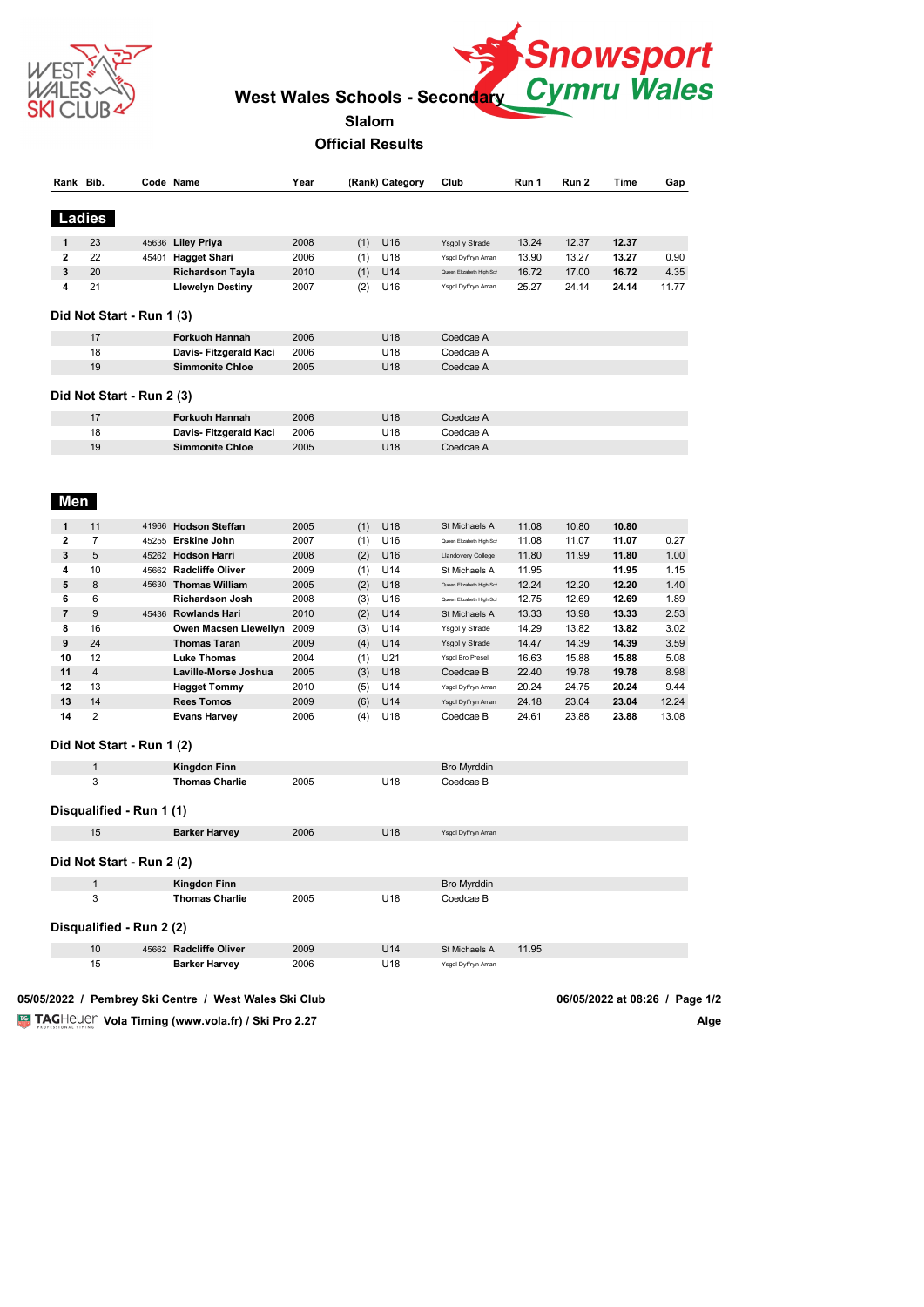**West Wales Schools - Secondary**

**Slalom Official Results**<br>
MALES **SKI CLUB4** 

**Technical Delegate**



**05/05/2022 / Pembrey Ski Centre / West Wales Ski Club 06/05/2022 at 08:26 / Page 2/2**

**Vola Timing (www.vola.fr) / Ski Pro 2.27** 

06/05/2022 at 08:26 / Page 2/2<br>Alge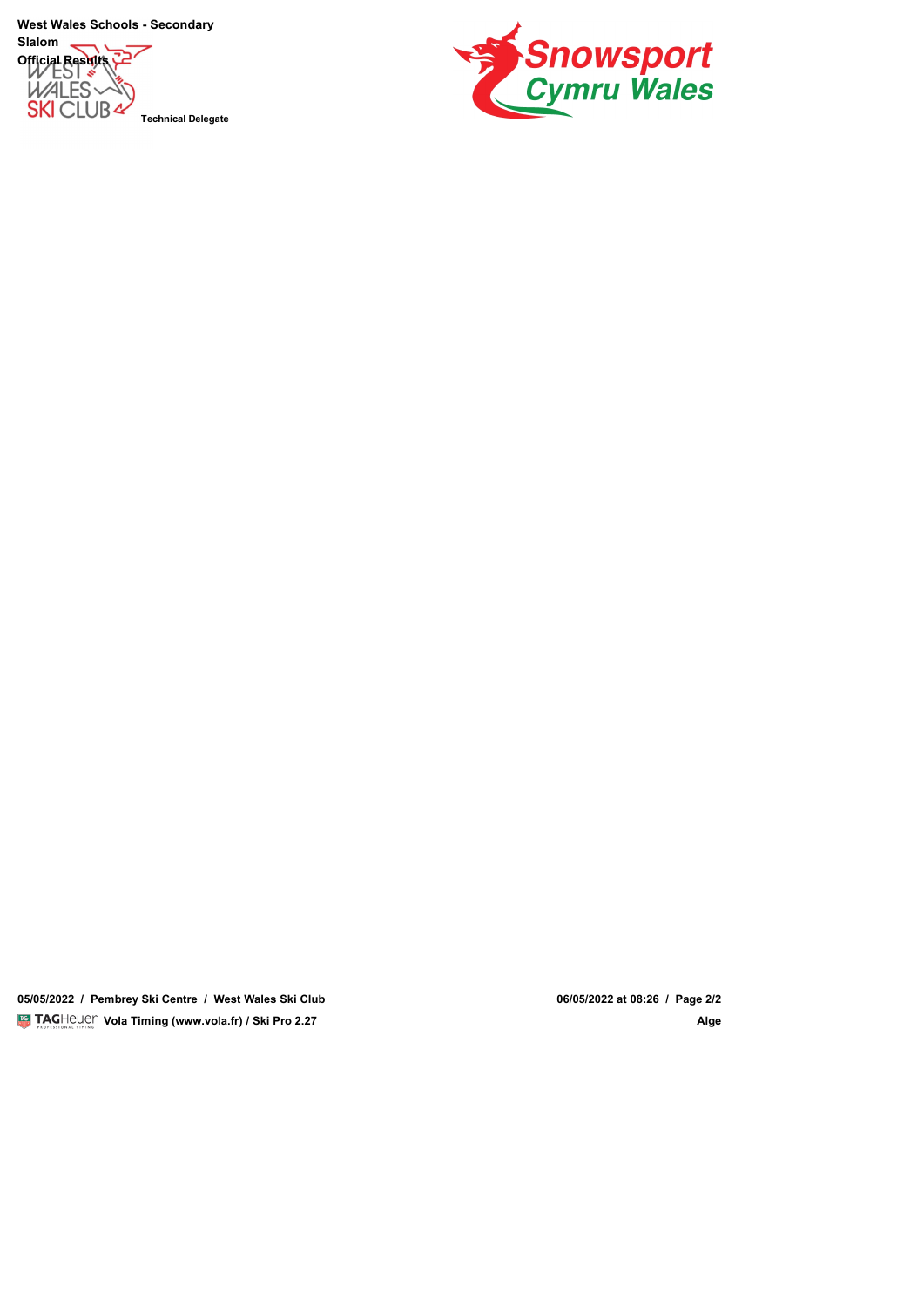



**Slalom**

#### **Event ranking by team**

| Bib.           |                        | Code Name                         | Year | <b>Nation</b> | Rank           | Time  | <b>Points</b>            |
|----------------|------------------------|-----------------------------------|------|---------------|----------------|-------|--------------------------|
|                | 1 - St Michaels A      |                                   |      |               |                |       | <b>Total time: 22.75</b> |
| 11             |                        | 41966 Hodson Steffan              | 2005 |               | 1              | 10.80 | 0.00                     |
| 10             |                        | 45662 Radcliffe Oliver            | 2009 |               | 4              | 11.95 | 0.00                     |
| 9              |                        | 45436 Rowlands Hari               | 2010 |               | $\overline{7}$ | 13.33 | 0.00                     |
|                |                        |                                   |      |               |                |       |                          |
|                |                        | 2 - Queen Elizabeth High School A |      |               |                |       | Total time: 23.27        |
| $\overline{7}$ |                        | 45255 Erskine John                | 2007 |               | $\overline{2}$ | 11.07 | 0.00                     |
| 8              |                        | 45630 Thomas William              | 2005 |               | 5              | 12.20 | 0.00                     |
| 6              |                        | <b>Richardson Josh</b>            | 2008 |               | 6              | 12.69 | 0.00                     |
|                | 3 - Ysgol y Strade     |                                   |      |               |                |       | Total time: 28.21        |
| 16             |                        | Owen Macsen Llewellyn             | 2009 |               | 8              | 13.82 | 0.00                     |
| 24             |                        | <b>Thomas Taran</b>               | 2009 |               | 9              | 14.39 | 0.00                     |
|                | 4 - Ysgol Dyffryn Aman |                                   |      |               |                |       | <b>Total time: 43.28</b> |
| 13             |                        | <b>Hagget Tommy</b>               | 2010 |               | 12             | 20.24 | 0.00                     |
| 14             |                        | <b>Rees Tomos</b>                 | 2009 |               | 13             | 23.04 | 0.00                     |
| 15             |                        | <b>Barker Harvey</b>              | 2006 |               |                |       | 0.00                     |
| 5 - Coedcae B  |                        |                                   |      |               |                |       | <b>Total time: 43.66</b> |
| 4              |                        | Laville-Morse Joshua              | 2005 |               | 11             | 19.78 | 0.00                     |
| $\overline{2}$ |                        | <b>Evans Harvey</b>               | 2006 |               | 14             | 23.88 | 0.00                     |
| 3              |                        | <b>Thomas Charlie</b>             | 2005 |               |                |       | 0.00                     |

**05/05/2022 / Pembrey Ski Centre / West Wales Ski Club 06/05/2022 at 08:53 / Page 1/1**

**Vola Timing (www.vola.fr) / Ski Pro 2.27** 

06/05/2022 at 08:53 / Page 1/1<br>Alge